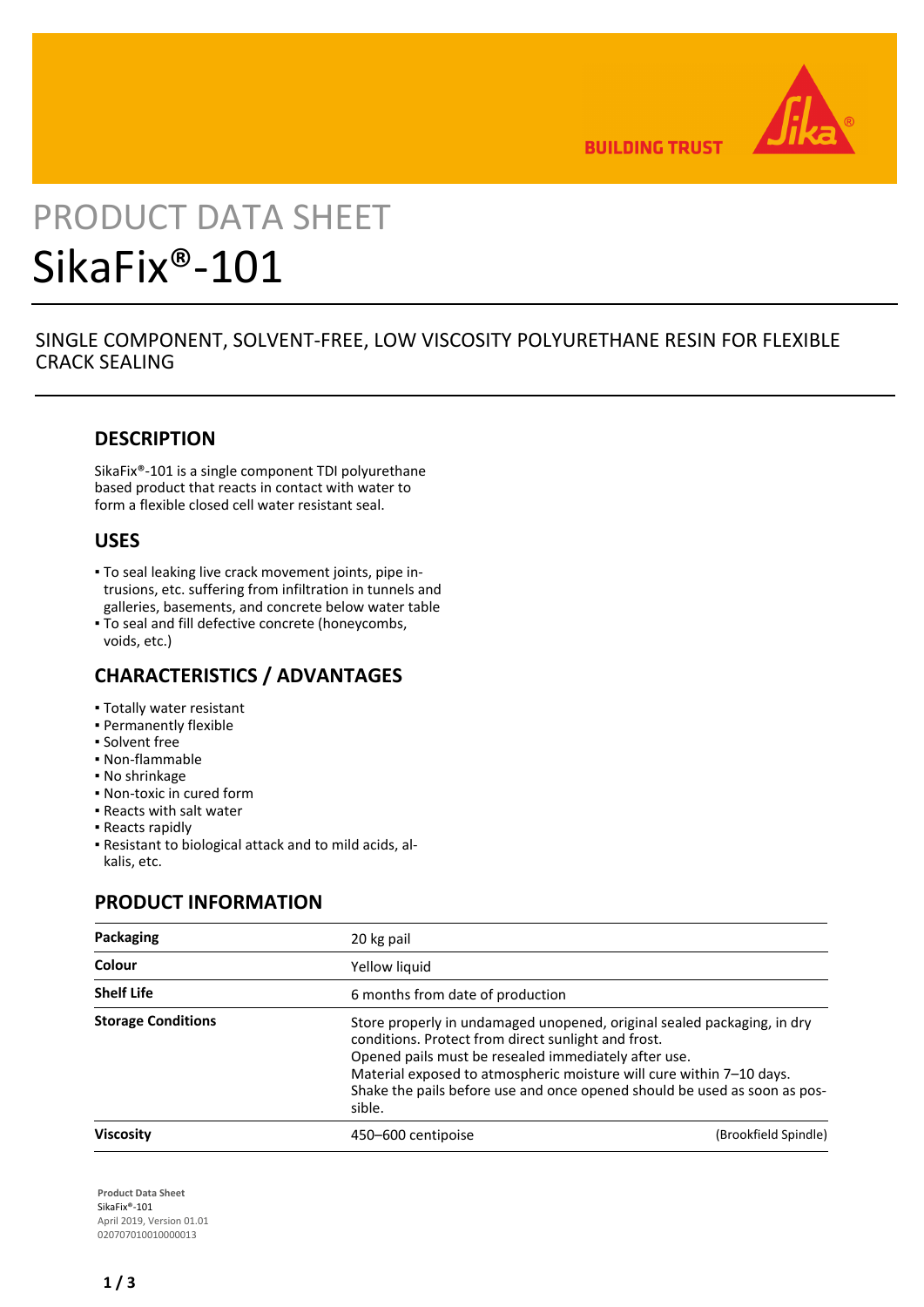**Expansion** SikaFix<sup>®</sup>-101 is most readily used relying on the water in the crack or fissure to produce the reaction. The following figures give approximate results when mixed with water

| Water: SikaFix®-101 | Foaming time at $+25$ °C Expansion ratio (to | give resistant foam x<br>original volume) |
|---------------------|----------------------------------------------|-------------------------------------------|
| 1:1                 | 95 seconds                                   | 3 x                                       |
| 1:4                 | 120 seconds                                  | 7 x                                       |

Note: Like all chemical reactions, the speed of the reaction is temperature dependant; lower temperatures will extend foaming time by approximately 10 % per +5 °C reduction in temperature.

### **APPLICATION INFORMATION**

**Curing Time** 24 hours

## **APPLICATION INSTRUCTIONS**

#### **APPLICATION METHOD / TOOLS**

SikaFix®-101 is for injection directly in water bearing cracks and joints. On contact with water, it forms and expands to fill voids and prevent infiltration. Cures to form a flexible seal.

**Sealing Cracks** (minimum crack width is 0.2 mm) Drill 15–22 mm holes along the side of the crack at a 45° angle. Drill the holes to intersect the crack midway. Install injection packers in the holes and tighten. If the crack to be injected is 10 mm wide or more at the surface, pack an open cell polyurethane foam saturated with SikaFix®-101 into the crack. Spray the saturated foam with a small amount of water to activate the grout and create a surface seal.

Pump SikaFix®-101 at > 20 bar into or behind fissures or into voids which are allowing water to infiltrate into unwanted areas. If voids in concrete being injected contain insufficient moisture to activate the grout, inject a small amount of water prior to injecting the grout. Pump SikaFix®-101 for approximately 45 seconds and then pause to allow the material to flow into all the cracks and crevices. Keep pumping, watch for material flow and water to appear at the surface of the next packer. When movement stops or SikaFix®- 101 appears at the next packer move to the next packer and inject. When sealing vertical cracks start at the bottom and work upwards.

Refer to our Technical Service Department for advice on smaller cracks.

#### **Application Tools**

- By single action piston pump operating at high pres-▪ sure
- By twin piston pump when mixed with water (1:1) to produce foams of different densities

#### **CLEANING OF TOOLS**

Completely flush the pump and hose with Sika® Colma-Cleaner or Thinner C. Use putty knife or trowel to remove excess material from walls, floors, etc. Wait for the material to cure before removing. May be sanded off.

## **LIMITATIONS**

- Expanding SikaFix®-101 exerts a pressure of up to 3 bar. Consideration should be given to the effect of this on the structure.
- . Use caution when cleaning the equipment with flammable agents.

## **BASIS OF PRODUCT DATA**

All technical data stated in this Product Data Sheet are based on laboratory tests. Actual measured data may vary due to circumstances beyond our control.

## **LOCAL RESTRICTIONS**

Please note that as a result of specific local regulations the performance of this product may vary from country to country. Please consult the local Product Data Sheet for the exact description of the application fields.

## **ECOLOGY, HEALTH AND SAFETY**

**BUILDING TRUST** 

For information and advice on the safe handling, storage and disposal of chemical products, users shall refer to the most recent Material Safety Data Sheet (MSDS) containing physical, ecological, toxicological and other safety-related data.

**Product Data Sheet** SikaFix®-101 April 2019, Version 01.01 020707010010000013